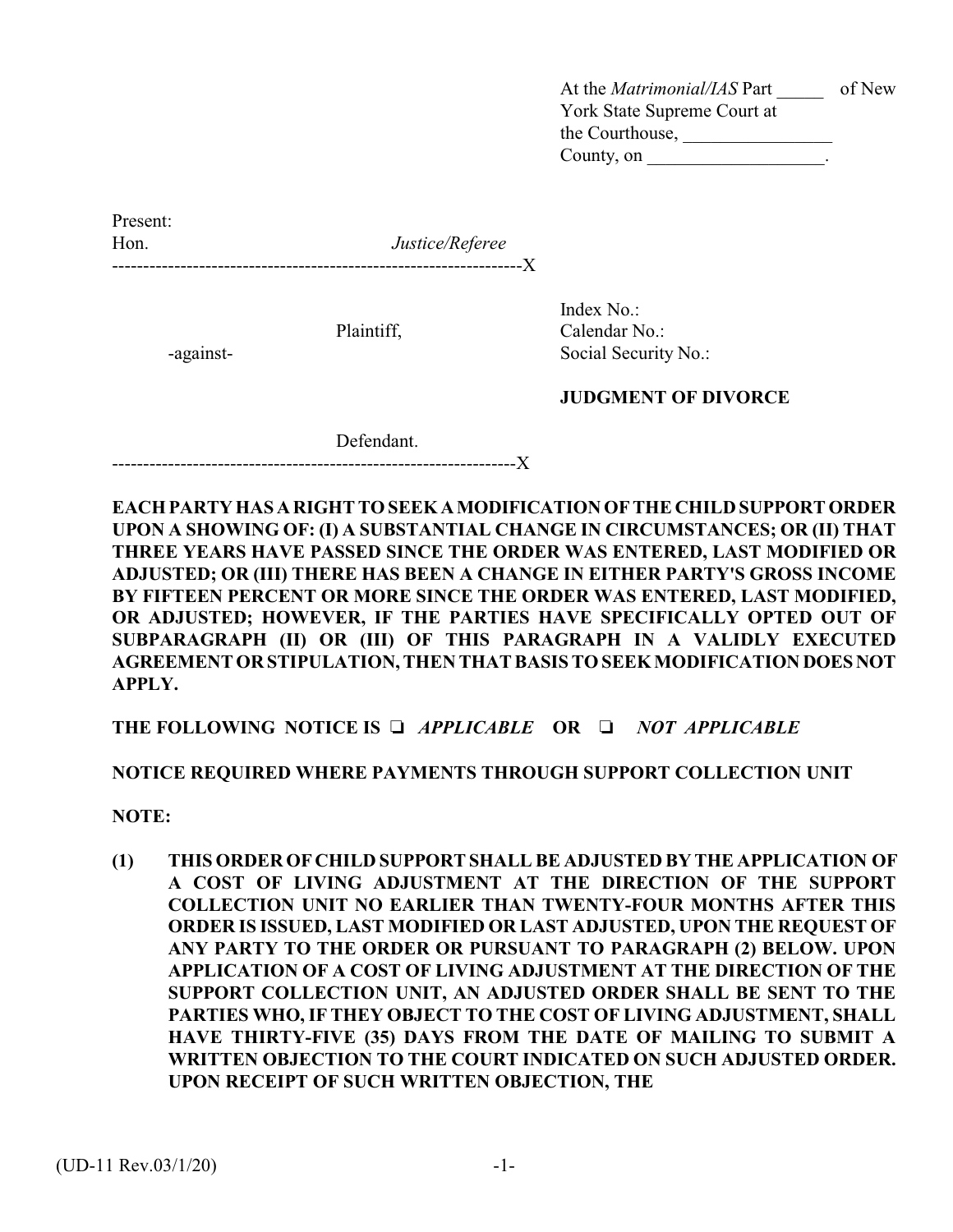**COURT SHALL SCHEDULE A HEARING AT WHICH THE PARTIES MAY BE PRESENT TO OFFER EVIDENCE WHICH THE COURT WILL CONSIDER IN ADJUSTING THE CHILD SUPPORT ORDER IN ACCORDANCE WITH THE CHILD SUPPORT STANDARDS ACT.**

- **(2) A RECIPIENT OF FAMILY ASSISTANCE SHALL HAVE THE CHILD SUPPORT ORDER REVIEWED AND ADJUSTED AT THE DIRECTION OF THE SUPPORT COLLECTION UNIT NO EARLIER THAN TWENTY-FOUR MONTHS AFTER SUCH ORDER IS ISSUED, LAST MODIFIED OR LAST ADJUSTED WITHOUT FURTHER APPLICATION BY ANY PARTY. ALL PARTIES WILL RECEIVE A COPY OF THE ADJUSTED ORDER.**
- **(3) WHERE ANY PARTY FAILS TO PROVIDE, AND UPDATE UPON ANY CHANGE, THE SUPPORT COLLECTION UNIT WITH A CURRENT ADDRESS, AS REQUIRED BY SECTION TWO HUNDRED FORTY-B OF THE DOMESTIC RELATIONS LAW, TO WHICH AN ADJUSTED ORDER CAN BE SENT, THE SUPPORT OBLIGATION AMOUNT CONTAINED THEREIN SHALL BECOME DUE AND OWING ON THE DATE THE FIRST PAYMENT IS DUE UNDER THE TERMS OF THE ORDER OF SUPPORT WHICH WAS REVIEWED AND ADJUSTED OCCURRING ON OR AFTER THE EFFECTIVE DATE OF THE ADJUSTED ORDER, REGARDLESS OF WHETHER OR NOT THE PARTY HAS RECEIVED A COPY OF THE ADJUSTED ORDER.**

This action was submitted to  $\Box$  the referee **OR**  $\Box$  this court for  $\Box$  consideration this day of

**OR** for  $\Box$  *inquest* on this day of .

The Defendant was served  $\Box$  *personally* **OR**  $\Box$  *pursuant to court order dated* 

*within* **OR**  *outside* the State of New York.

Plaintiff presented a  $\Box$  *Verified Complaint and Affidavit of Plaintiff constituting the facts of the matter* 

**OR**  *Summons With Notice and Affidavit of Plaintiff constituting the facts of the matter.*

The Defendant has  $\Box$  not appeared and is in default **OR**  $\Box$  appeared and waived his or her right

*to answer* **OR**  *filed an answer or amended answer withdrawing any prior pleadings and neither*

*admitting nor denying the allegations in the complaint and consenting to the entry of judgment*  $OR \square$ 

*the parties settled the ancillary issues by*  $\Box$  *written stipulation* **OR**  $\Box$  *oral stipulation on the record* 

*dated* .

The Court accepted  $\Box$  written **OR**  $\Box$  *oral* proof of non-military status.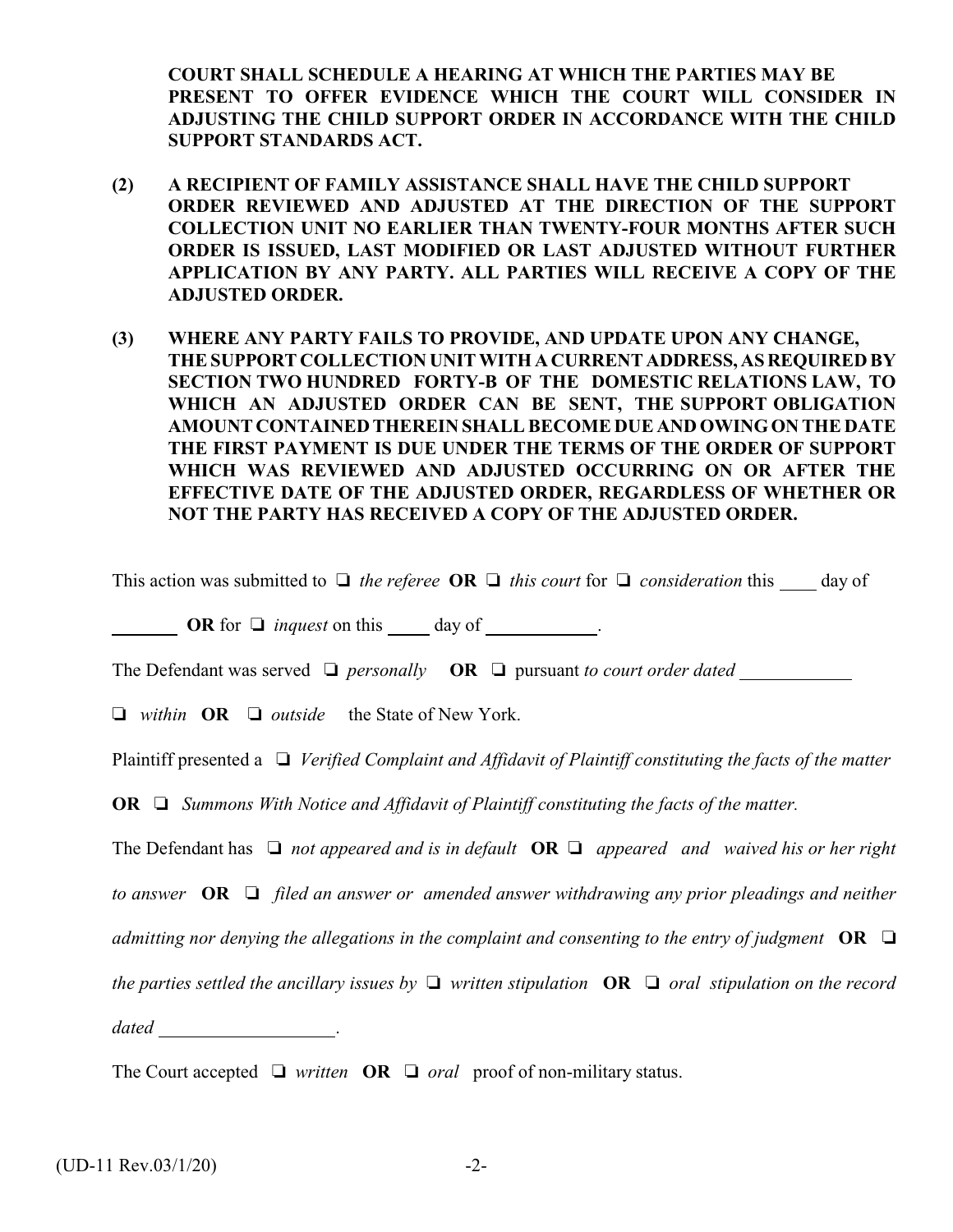|        |                                                     | social security number is _________________.                                                            |  |  |  |
|--------|-----------------------------------------------------|---------------------------------------------------------------------------------------------------------|--|--|--|
|        |                                                     | Now on motion of _______________________, the $\Box$ attorney for Plaintiff $OR \Box$ Plaintiff, it is: |  |  |  |
|        |                                                     | <b>ORDERED AND ADJUDGED</b> that the Referee's Report, if any, is hereby confirmed; and it further      |  |  |  |
|        |                                                     | <b>ORDERED, ADJUDGED AND DECREED</b> that the application of plaintiff is hereby granted to             |  |  |  |
|        |                                                     |                                                                                                         |  |  |  |
|        | by reason of:                                       |                                                                                                         |  |  |  |
| $\Box$ | (a)                                                 | the cruel and inhuman treatment of $\Box$ Plaintiff by Defendant <b>OR</b> $\Box$ Defendant             |  |  |  |
|        | by Plaintiff pursuant to D.R.L. $\S170(1)$ ; and/or |                                                                                                         |  |  |  |
| $\Box$ | (b)                                                 | the abandonment of $\Box$ Plaintiff OR $\Box$ Defendant by $\Box$ Plaintiff OR $\Box$                   |  |  |  |
|        |                                                     | Defendant, for a period of one or more years, pursuant to D.R.L. §170(2); and/or                        |  |  |  |
| $\Box$ | (c)                                                 | the confinement of $\Box$ Plaintiff <b>OR</b> $\Box$ Defendant in prison for a period of three or       |  |  |  |
|        |                                                     | more consecutive years after the marriage of Plaintiff and Defendant, pursuant to D.R.L.                |  |  |  |
|        |                                                     | $§170(3);$ and/or                                                                                       |  |  |  |
| $\Box$ | (d)                                                 | the commission of an act of adultery by $\Box$ Plaintiff OR $\Box$ Defendant, pursuant to               |  |  |  |
|        |                                                     | D.R.L. $\S170(4)$ ; and/or                                                                              |  |  |  |
| $\Box$ | (e)                                                 | the parties having lived separate and apart pursuant to a decree or judgment of separation              |  |  |  |
|        |                                                     |                                                                                                         |  |  |  |
|        |                                                     | decree or judgment, pursuant to D.R.L. $\S 170(5)$ ; and/or                                             |  |  |  |
| $\Box$ | (f)                                                 | the parties having lived separate and apart pursuant to a Separation Agreement dated                    |  |  |  |
|        |                                                     | in compliance with the provisions of D.R.L. $\S170(6)$ ; and/or                                         |  |  |  |
| ⊔      | (g)                                                 | the relationship between Plaintiff and Defendant has broken down irretrievably for a                    |  |  |  |
|        |                                                     | period of at least six months pursuant to D.R.L. $\S170(7)$ ; and                                       |  |  |  |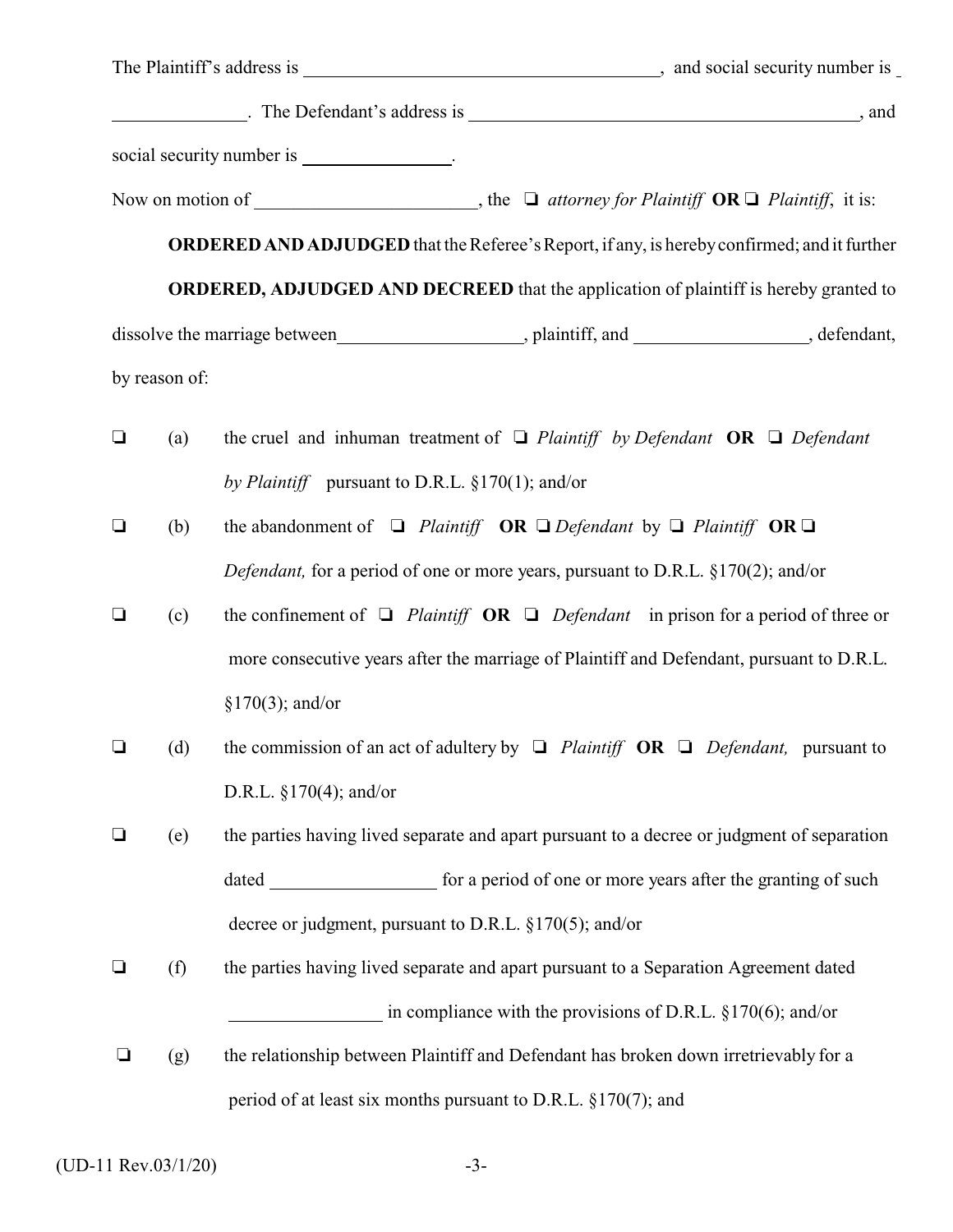## **The requirements of D.R.L. §240 1(a-1) have been met and the Court having considered the results of said inquiries, it is**

**ORDERED AND ADJUDGED** that  $\Box$  Plaintiff **OR**  $\Box$  Defendant **OR**  $\Box$  third party,

*namely:* shall have custody of the minor child(ren) of the marriage, i.e.:

| Name | Date of Birth | Social Security No. |
|------|---------------|---------------------|
|      |               |                     |
|      |               |                     |
|      |               |                     |

**OR** *There are no minor children of the marriage*; and

**The requirements of D.R.L. §240 1 (a-1) have been met and the Court having considered the results of said inquires, it is** 

**ORDERED AND ADJUDGED** that  $\Box$  *Plaintiff* **OR**  $\Box$  *Defendant* shall have visitation with the minor child(ren) of the marriage  $\Box$  in accordance with the parties' settlement agreement **OR** *according to the following schedule*:

**OR**  $\Box$  *Visitation is not applicable*; and it is further **ORDERED AND ADJUDGED** that the existing County, Count order(s) under  $\Box$  *Index No..* **OR**  $\Box$  *Docket No.* as to  $\Box$  *custody* **OR**  $\Box$ *visitation* shall continue;  $OR \square$  *There are no court orders with regard to custody or visitation to be continued*; and it is further **ORDERED AND ADJUDGED** that  $\Box$  Plaintiff **OR**  $\Box$  Defendant shall pay to  $\Box$  Plaintiff  $\overline{OR}$   $\Box$  Defendant  $\overline{OR}$   $\Box$  third party, namely: , as and for the support of the parties' unemancipated children of the marriage, the sum of  $\$$ per number of pursuant to an existing order issued by the County, County, Court, under  $\Box$  *Index* **OR**  $\Box$  *Docket* Number, the terms of which are hereby continued. **OR**  $\Box$  *There are no orders from other courts to be continued*; and it is further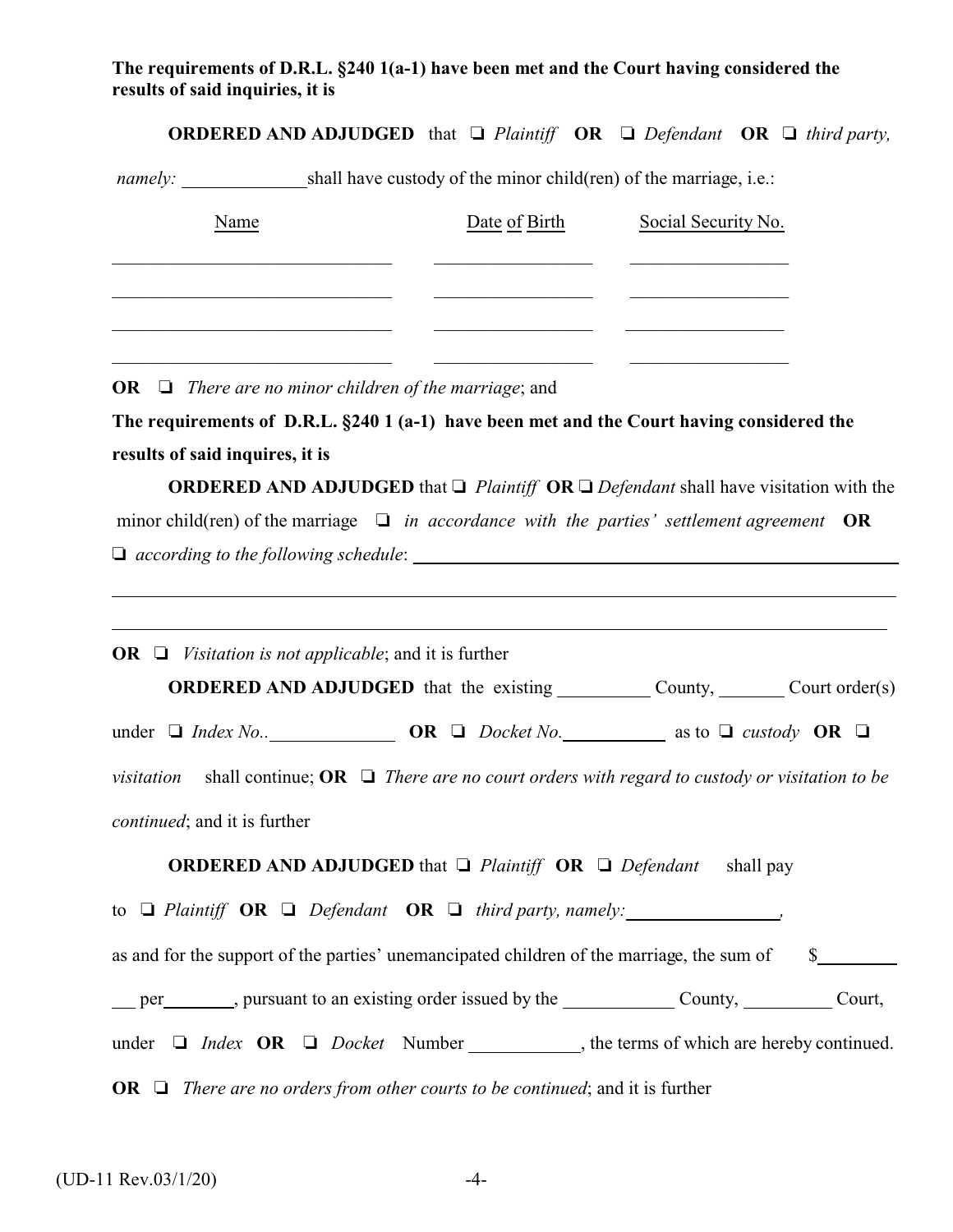# **ORDERED AND ADJUDGED** that**:**

| A)           | $\Box$ Pursuant to the $\Box$ agreement of the parties<br>$\Box$ Court's decision                                                                                                                                                                                                                                                                                                                                                                                                                                                                                                                                                                               |  |  |  |  |  |
|--------------|-----------------------------------------------------------------------------------------------------------------------------------------------------------------------------------------------------------------------------------------------------------------------------------------------------------------------------------------------------------------------------------------------------------------------------------------------------------------------------------------------------------------------------------------------------------------------------------------------------------------------------------------------------------------|--|--|--|--|--|
|              | shall pay to $\Box$ Plaintiff<br>$\Box$ Defendant<br>$\Box$ Plaintiff<br>the<br>$\Box$ Defendant                                                                                                                                                                                                                                                                                                                                                                                                                                                                                                                                                                |  |  |  |  |  |
|              | $\Box$ per week<br>$\Box$ monthly                                                                                                                                                                                                                                                                                                                                                                                                                                                                                                                                                                                                                               |  |  |  |  |  |
|              | $\Box$ payments to be made as set forth in the agreement;<br>$\Box$ commencing on the _____ day of _________________, and continuing until the _____ day of ___________;<br>year                                                                                                                                                                                                                                                                                                                                                                                                                                                                                |  |  |  |  |  |
|              | Payment shall be $\Box$ a direct payment,<br>$\Box$ by an Income Deduction Order issued simultaneously herewith;                                                                                                                                                                                                                                                                                                                                                                                                                                                                                                                                                |  |  |  |  |  |
| B)           | $\Box$ that there is no award of maintenance per the court's decision;<br>$\Box$ that there is no request for maintenance;<br>$\Box$ that the guideline award of maintenance under the Maintenance Guidelines Law (L.2015)<br>c. 269), if applicable, was zero.<br>and it is further;                                                                                                                                                                                                                                                                                                                                                                           |  |  |  |  |  |
| $\mathbf{C}$ | Pursuant to the court's decision for cases commenced before 1/25/16<br>the $\Box$ Plaintiff $\Box$ Defendant shall pay to $\Box$ Plaintiff $\Box$ Defendant<br>semi-                                                                                                                                                                                                                                                                                                                                                                                                                                                                                            |  |  |  |  |  |
|              | $\Box$ <i>S per month</i><br>monthly<br>as and for maintenance                                                                                                                                                                                                                                                                                                                                                                                                                                                                                                                                                                                                  |  |  |  |  |  |
|              | commencing on the $\_\_\_$ day of $\_\_\_$<br>$\frac{1}{2}$ , and continuing until the $\frac{1}{2}$ day of<br>$\frac{1}{\sqrt{1-\frac{1}{2}}}\frac{1}{\sqrt{1-\frac{1}{2}}}\frac{1}{\sqrt{1-\frac{1}{2}}}\frac{1}{\sqrt{1-\frac{1}{2}}}\frac{1}{\sqrt{1-\frac{1}{2}}}\frac{1}{\sqrt{1-\frac{1}{2}}}\frac{1}{\sqrt{1-\frac{1}{2}}}\frac{1}{\sqrt{1-\frac{1}{2}}}\frac{1}{\sqrt{1-\frac{1}{2}}}\frac{1}{\sqrt{1-\frac{1}{2}}}\frac{1}{\sqrt{1-\frac{1}{2}}}\frac{1}{\sqrt{1-\frac{1}{2}}}\frac{1}{\sqrt{1-\frac{1}{2}}}\frac{1}{\sqrt{1-\frac{$<br>Payment shall be $\Box$ a direct payment, $\Box$ by an Income Deduction Order issued simultaneously herewith; |  |  |  |  |  |
|              |                                                                                                                                                                                                                                                                                                                                                                                                                                                                                                                                                                                                                                                                 |  |  |  |  |  |
| D)           | Pursuant to the court's decision for cases commenced on or after 1/25/16<br>the $\Box$ Plaintiff $\Box$ Defendant shall pay to<br>$\Box$ Plaintiff $\Box$ Defendant<br>monthly $\Box$ <i>\$</i> ________ per month                                                                                                                                                                                                                                                                                                                                                                                                                                              |  |  |  |  |  |
|              | as and for maintenance (the "Award") commencing on the _____ day of _________, ___, and<br>continuing until the day of<br>$\ldots$ , $\ldots$ , month year                                                                                                                                                                                                                                                                                                                                                                                                                                                                                                      |  |  |  |  |  |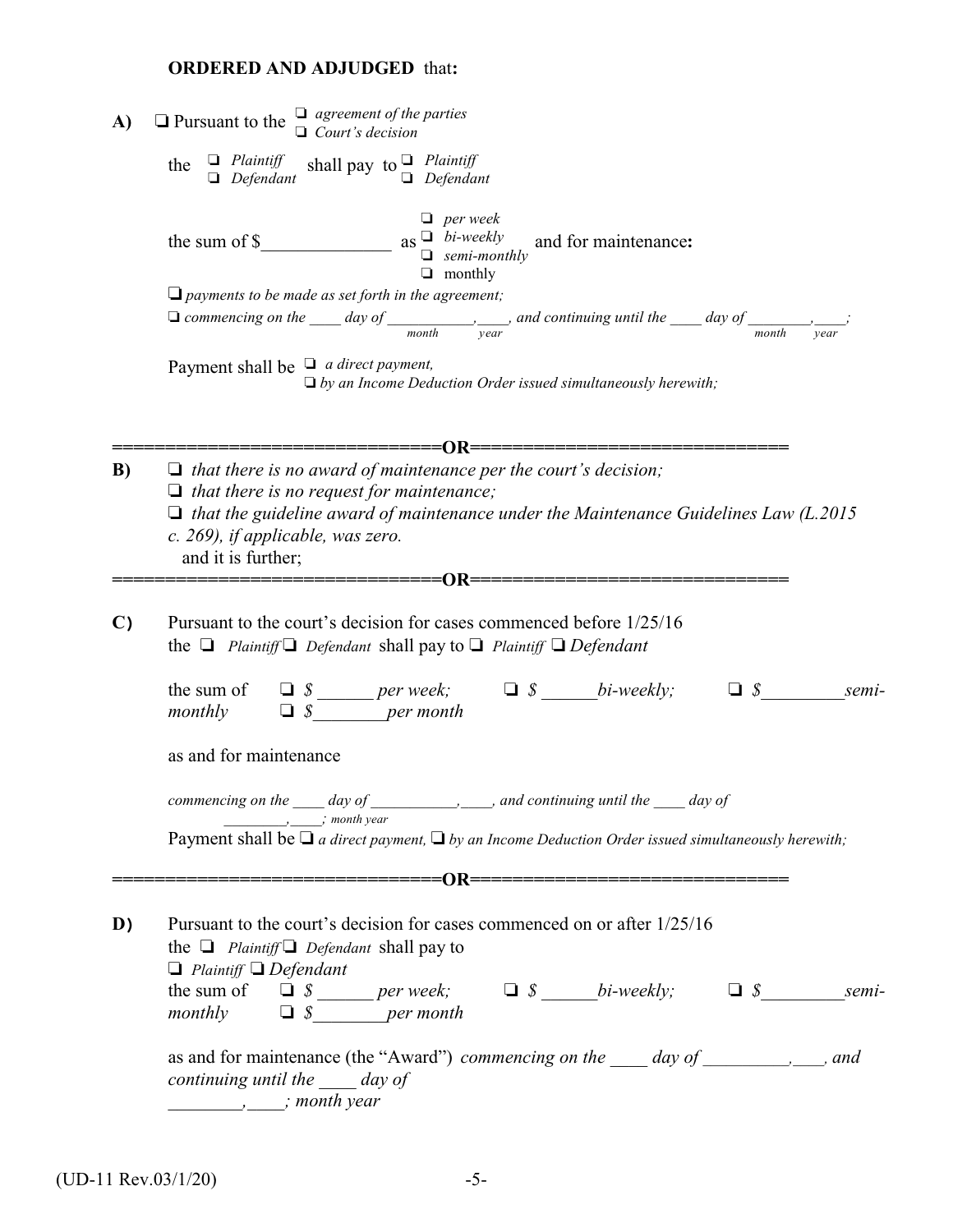Payment shall be  $\Box$  a direct payment,  $\Box$  by an Income Deduction Order issued simultaneously herewith;

*The guideline award of maintenance under the Maintenance Guidelines Law is \$\_\_\_\_\_\_\_\_*

For the reasons stated in the Findings of Fact and Conclusions of Law, which are incorporated here in by

reference: (Check the applicable boxes:)

 *The Award includes an award on income of maintenance payor up to \$192,000 per year. In computing said award, the Court applied the Maintenance Guidelines Law (L.2015, c.269) ;* **OR** *the court adjusted the guideline award of maintenance due under the Maintenance Guidelines Law because it is unjust and inappropriate.*

 *The Award includes maintenance on income of maintenance payor in excess of \$192,000 per year* **OR**  *The Award does not include maintenance on income of maintenance payor in excess of \$192,000 per year.*

**ORDERED AND ADJUDGED** that  $\Box$  *Plaintiff* **OR**  $\Box$  *Defendant* shall pay to  $\Box$  Plaintiff **OR**  $\Box$  Defendant **OR**  $\Box$  third party, namely: , **OR**  $\Box$ *because a party is already receiving child support services or an application has been made for such services, through the NYS Child Support Processing Center, PO Box 15363, Albany, NY 12212-5363;*  as and for the support of the parties' unemancipated child(Ren) of the marriage, namely:

| Name | Date of Birth |
|------|---------------|
|      |               |
|      |               |
|      |               |

the sum of \$ $\Box$  **D** *per week* **OR**  $\Box$  *bi-weekly* **OR**  $\Box$  *semi-monthly*  $\Box$  *per month,* commencing on  $\qquad \qquad$ , and to be paid  $\Box$  directly to  $\Box$  Plaintiff **OR**  $\Box$ *Defendant* **OR**  $\Box$  *third party, namely:* , **OR**  $\Box$  *through the NYS Child Support Processing Center, PO Box 15363, Albany, NY 12212-5363,* together with such dollar amounts or percentages for  $\Box$  *child care* **OR**  $\Box$  *education* **OR**  $\Box$  *health care* as set forth below in accordance with  $\Box$  the Court's decision  $\overline{OR} \Box$  the parties' Settlement Agreement. OR  $\Box$  *This section is not applicable because there are no unemancipated children of the marriage;* 

Such Settlement Agreement, if applicable, is in compliance with D.R.L. §240(1-b)(h) because:

The parties have been advised of the provisions of D.R.L. Sec. 240(1-b); the unrepresented party, if any, has received a copy of the Child Support Standards Chart promulgated by the Commissioner of Social Services pursuant to Social Services Law Sec. 111-I;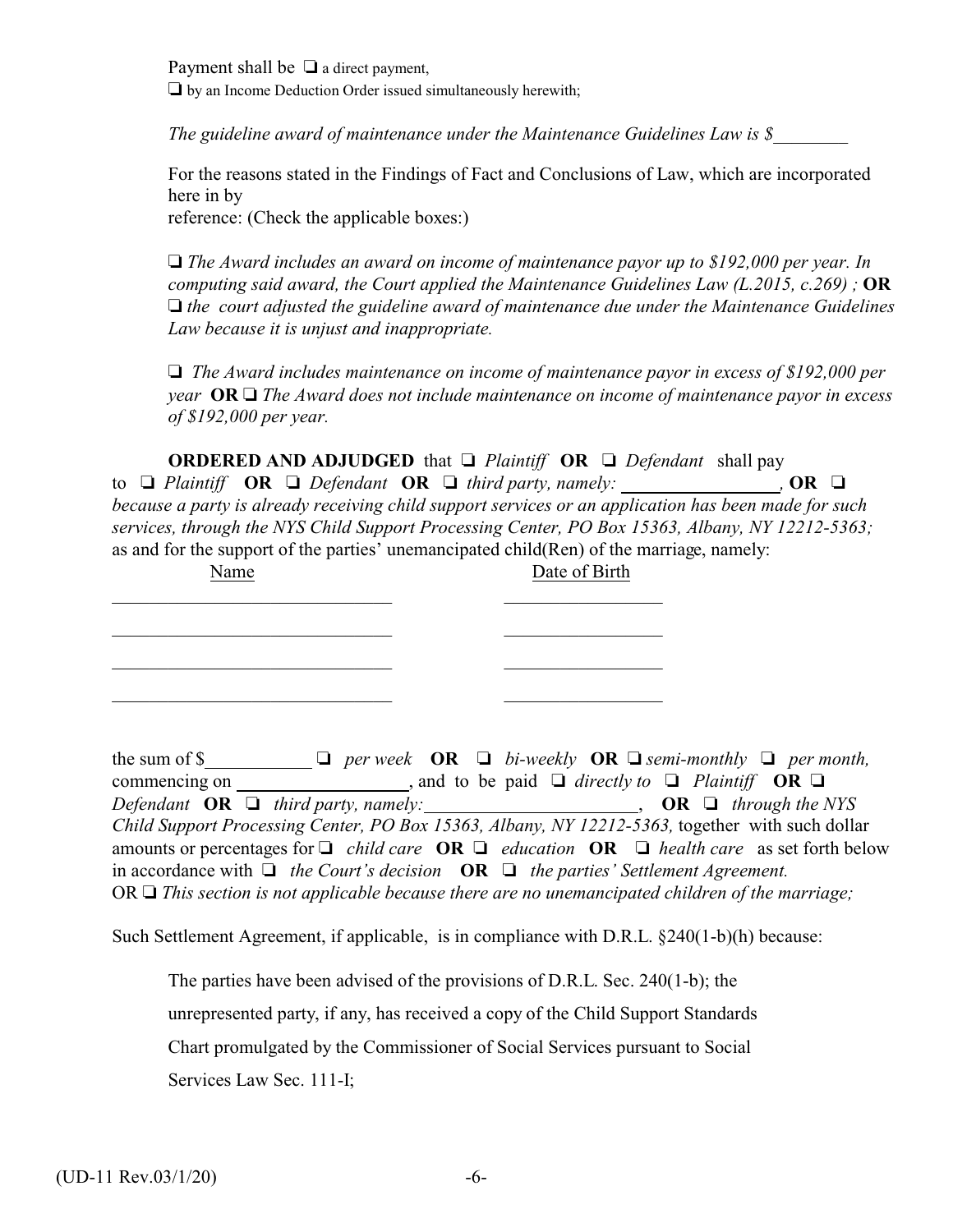the basic child support obligation, as defined in D.R.L. Sec. 240(1-b),

presumptively results in the correct amount of child support to be awarded, and the agreed upon amount substantially conforms to the basic support obligation attributable to the non-custodial parent;

the amount awarded is neither unjust nor inappropriate, and the Court has approved such award through the Findings of Fact and Conclusions of Law;

#### **OR**

The basic support obligation, as defined in DRL Sec. 240 (1-b), presumptively results in the correct amount of child support to be awarded, and the amount attributable to the non-custodial parent is  $\frac{1}{2}$  per  $\frac{1}{2}$ ; the amount of child support agreed to in this action deviates from the amount attributable to the non-custodial parent, and the Court has approved of such agreed-upon amount based upon the reasons set forth in the Findings of Fact and Conclusions of Law, which are incorporated herein by reference;

**OR**  $\Box$  *This provision is not applicable*; and it is further

### **ORDERED AND ADJUDGED** that,

 if maintenance is to be paid pursuant to this Judgment of Divorce, then, subject to the terms of DRL 240(1-b), upon termination of the maintenance award, the amount of child support payable shall be adjusted, without prejudice to either party's right to seek a modification pursuant to DRL 236 (B)(9)(2); and it is further

**ORDERED AND ADJUDGED** that  *Plaintiff* **OR**  *Defendant* shall pay to  $\Box$  Plaintiff **OR**  $\Box$  *Defendant* **OR**  $\Box$  *third party, namely:* and for reasonable child care expenses pursuant to  $\Box$  written agreement of the parties OR  $\Box$ *the court's decision*, the amount of  $\beta$  per year or

 $\Box$  per week  $\Box$  bi-weekly  $\Box$  *semi-monthly*  $\Box$  per month.

**OR**  $\Box$  *Not applicable*; and it is further

### **ORDERED AND ADJUDGED**

1- that  $\Box$  Plaintiff **OR**  $\Box$  Defendant shall pay to  $\Box$  Plaintiff **OR**  $\Box$ 

*Defendant* **OR** *third party, namely: ,***OR**  *through the Support Collection Unit (because a party is currently receiving child support services or an application has been made for such services)* as and for non-custodial parent's pro rata share of future health care expenses not

 $(UD-11 \text{ Rev.}03/1/20)$  -7-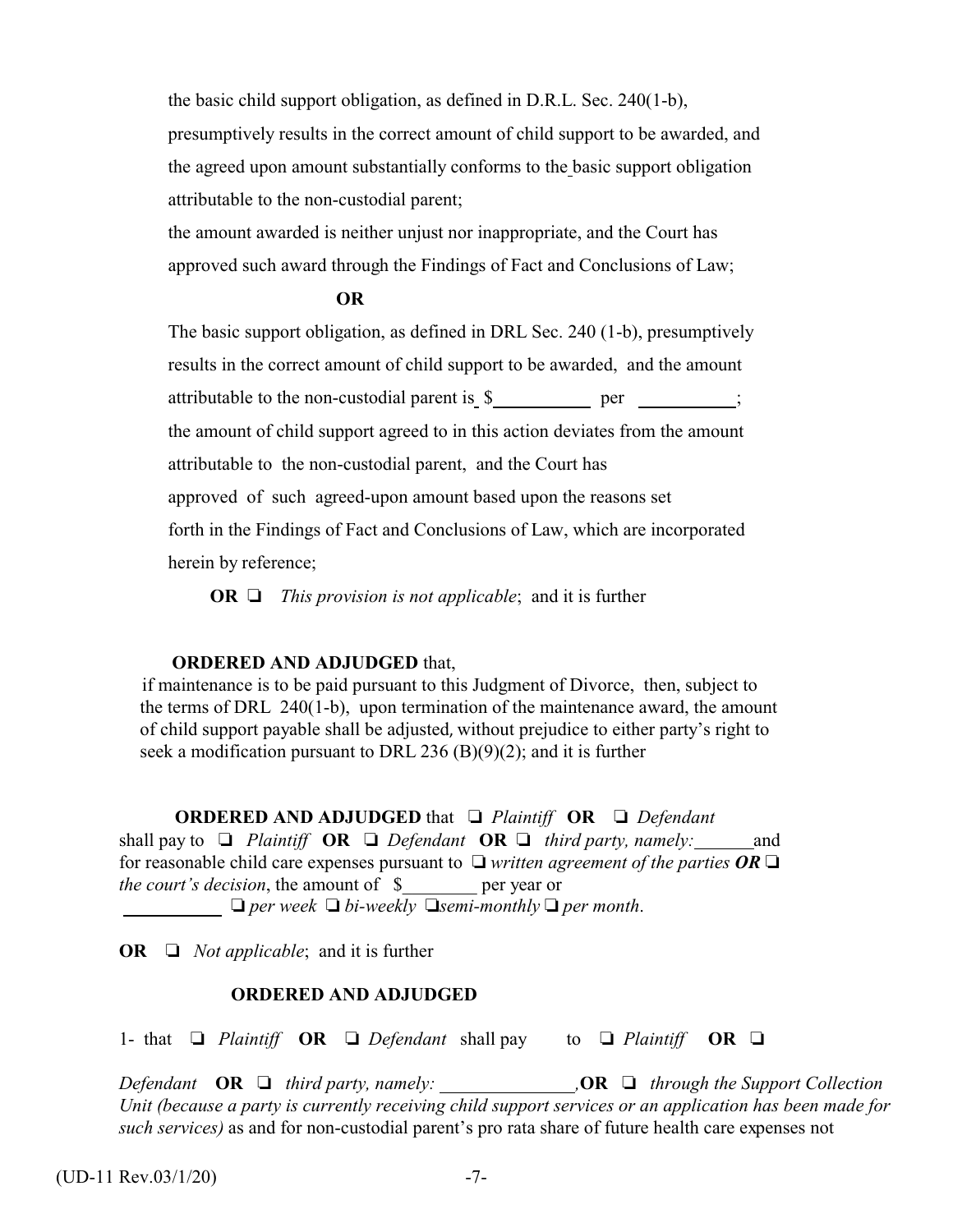covered by insurance,  $\%$  of such expenses pursuant to  $\Box$  written agreement of the parties

 $OR \square$  the court's decision

 **OR**  *Not applicable*;

- 2- Check which box or boxes apply:
	- a) *if the custodial parent provides the health insurance for the children:*

 *Plaintiff* **OR**  *Defendant* shall pay to *Plaintiff* **OR** *Defendant* **OR** *third party, namely: ,***OR**  *through the Support Collection Unit (because a party is currently receiving child support services or an application has been made for such services)*as and for  *The non-custodial parent's pro rata share of health insurance premiums for the children*,  $\delta$  *\_\_\_\_\_ per year* or \_\_\_\_\_\_\_\_\_\_ *per week*  $\Box$  *bi-weekly*  $\Box$  *semi-monthly*  $\Box$  *per month OR* 

- b) *if the non-custodial parent provides the health insurance for the children: The custodial parent's pro rata share of health insurance premiums for the children, \$ <i>per year or <i>per week Q bi-weekly**Q semi-monthly**Q per month will be deducted from the child support obligation.*
- **3-** *Plaintiff* **OR**  *Defendant* shall apply to the state sponsored health insurance plan for coverage for the unemancipated children of the marriage. The costs shall be allocated pursuant to  $\Box$  written agreement of the parties  $\overline{OR} \Box$  the court's decision  $\overline{OR}$ *Not applicable*; and it is further

**ORDERED AND ADJUDGED** that □ Plaintiff **OR** □ Defendant shall pay to  $\Box$  *Plaintiff* **OR**  $\Box$  *Defendant* **OR**  $\Box$  *third party, namely:* **OR**  $\Box$ *through the Support Collection Unit (because a party is currently receiving child support services or an application has been made for such services*) **The education or extraordinary expenses of the children** *\$ per year or*  $\Box$  *per week*  $\Box$  *bi-weekly*  $\Box$ *semi-monthly*  $\Box$  *per month or* % of such expenses pursuant to  $\Box$  written agreement of the parties **OR**  $\Box$  the court's decision  $OR \square$  *Not applicable*; and it is further

**ORDERED AND ADJUDGED** that □ Plaintiff **OR** □ Defendant is hereby awarded

exclusive occupancy of the marital residence located at

, together with its contents until further order of the court,  $\overrightarrow{OR}$   $\Box$  as follows:

 $\mathbf{R} \square$  *Not applicable*; and it is further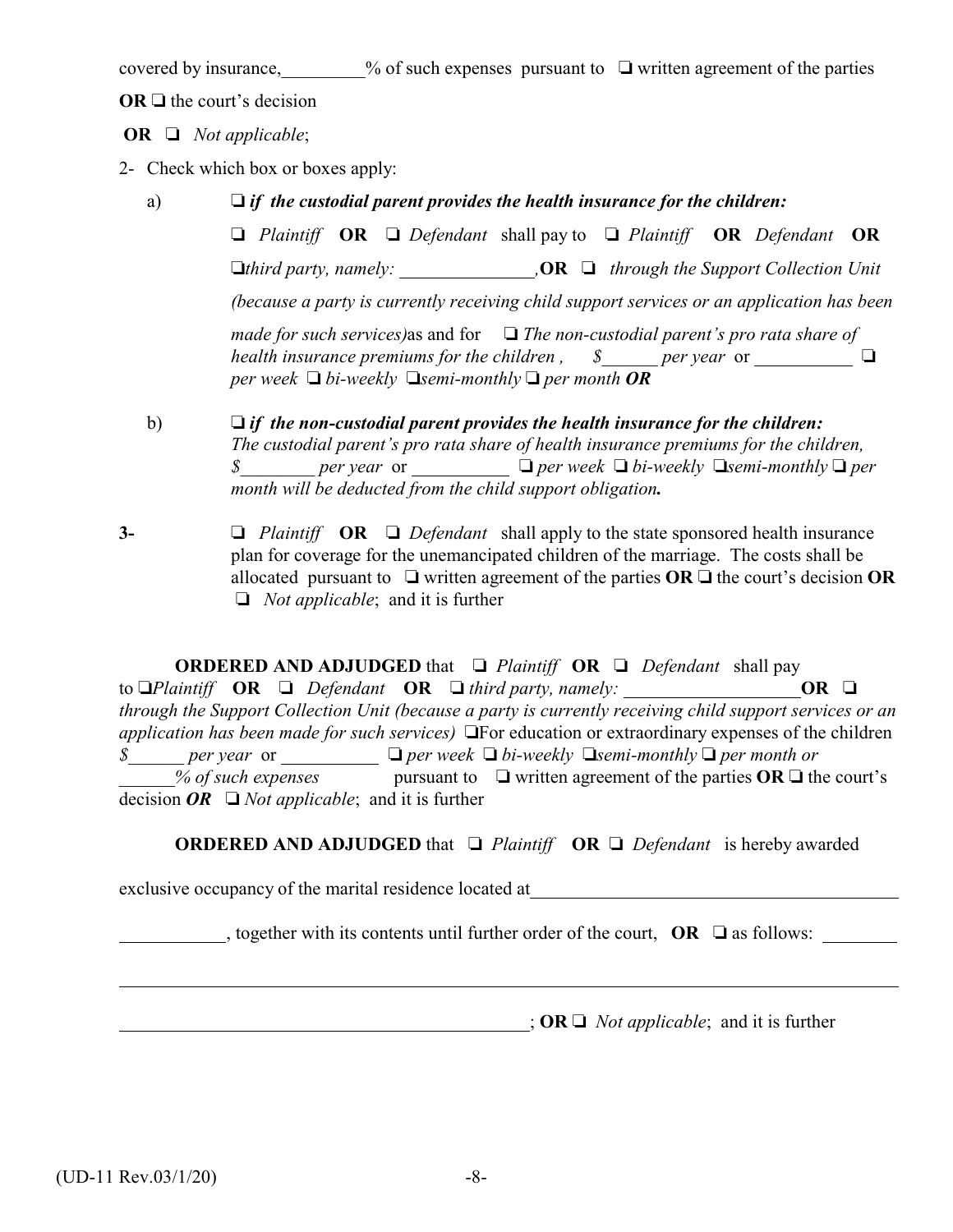## **Fill in Box A or Box B, whichever, applies:**

**A. ORDERED AND ADJUDGED** that the Settlement Agreement entered into between the parties on the day of  $\Box$  *an original* **OR**  $\Box$  *a transcript* of which is on file with this Court and incorporated herein by reference, shall survive and shall not be merged into this judgment, and the parties are hereby directed to comply with all legally enforceable terms and conditions of said agreement as if such terms and conditions were set forth in their entirety herein;

## **OR**

**B.** □ There is no Settlement Agreement entered into between the parties;

and it is further

**ORDERED AND ADJUDGED,** that the Supreme Court shall retain jurisdiction to hear any applications to enforce the provisions of said Settlement Agreement, if any, or to enforce or modify the provisions of this judgment, provided the court retains jurisdiction of the matter concurrently with the Family Court for the purpose of specifically enforcing, such of the provisions of that (separation agreement)(stipulation agreement, if any), as are capable of specific enforcement, to the extent permitted by law, and of modifying such judgment with respect to maintenance, support, custody or visitation to the extent permitted by law , or both; and it is further

**ORDERED AND ADJUDGED,** that any applications brought in Supreme Court to enforce the provisions of said Settlement Agreement, if any, or to enforce or modify the provisions of this Judgment shall be brought in a County wherein one of the parties reside; provided that if there are minor children of the marriage, such applications shall be brought in a County wherein one of the parties or the child or children reside, except, in the discretion of the judge, for good cause. Good cause applications shall be made by motion or order to show cause. Where the address of either party and any child or children is unknown and not a matter of public record, or is subject to an existing confidentiality order pursuant to DRL § 254 or FCA § 154-b, such applications may be brought in the County where the Judgment was entered; and it is further

**ORDERED AND ADJUDGED** that pursuant to the  $\Box$  *parties' Settlement Agreement dated* **OR**  $\Box$  *the court's decision after trial, all parties shall duly execute all*  $\Box$ documents necessary to formally transfer title to real estate or co-op shares to the  $\Box$  *Plaintiff* **OR**  $\Box$ *Defendant* as set forth in the  $\Box$  *parties'* Settlement Agreement **OR**  $\Box$  the court's decision after trial, including, without limitation, an appropriate deed or other conveyance of title, and all other forms necessary to record such deed or other title documents (including the satisfaction or refinance of any mortgage if necessary) to convey ownership of the marital residence located at \_\_\_\_\_\_\_\_\_\_\_\_\_\_\_\_\_\_\_\_\_\_\_\_\_, no later than \_\_\_\_\_\_\_\_\_\_\_\_\_\_\_\_\_\_\_\_\_\_\_\_; **OR** G *Not applicable;* and it is further

 **ORDERED AND ADJUDGED** that a separate Qualified Medical Child Support Order shall be issued simultaneously herewith  $OR \square$  Not applicable; and it is further